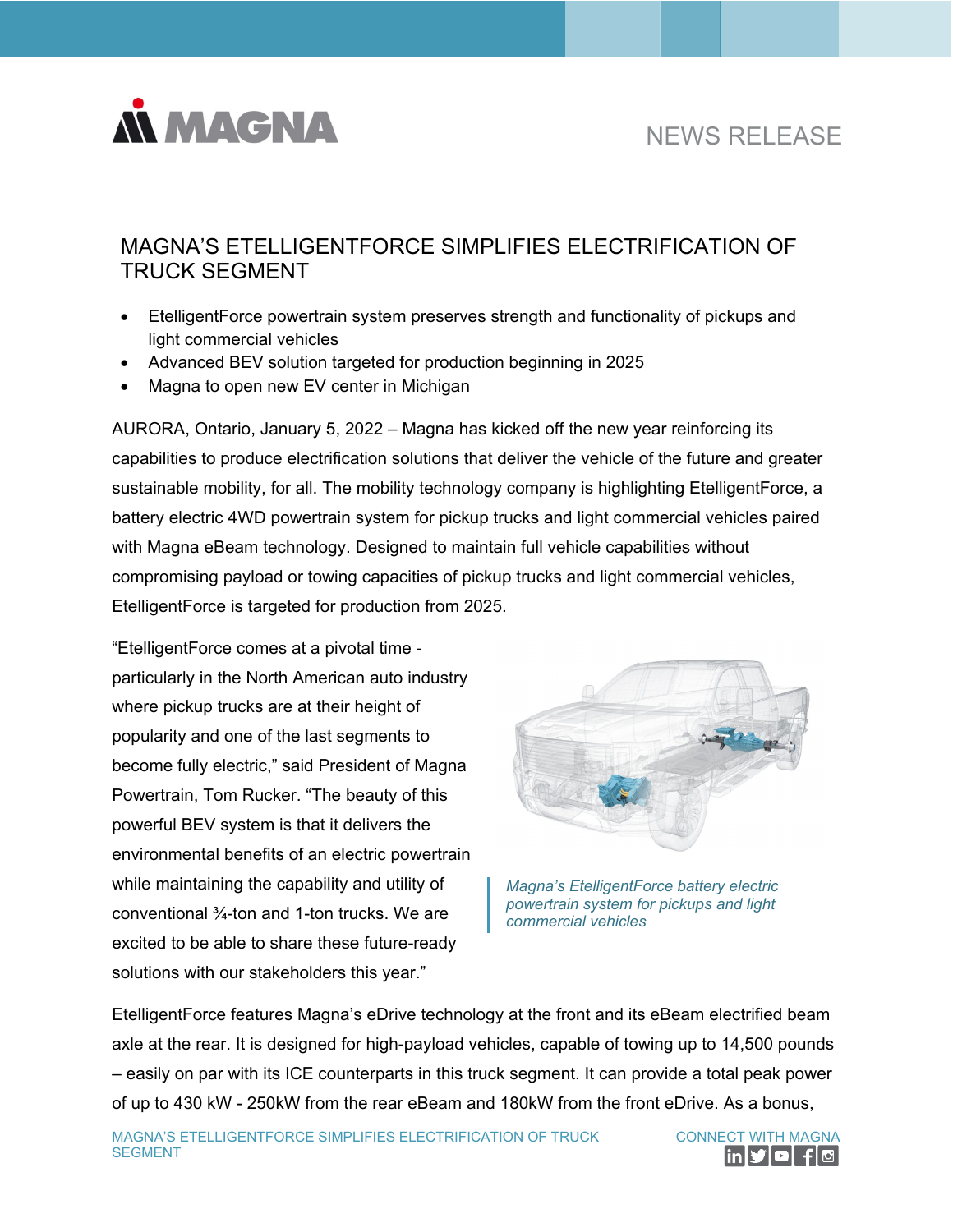this solution omits the need for architectural changes to the vehicle and is totally customizable for automakers to prioritize key performance attributes. Magna's eBeam replaces traditional beam axles, accommodating existing suspension and brake systems, and avoiding the need for expensive redesign of existing truck platforms. These benefits help automakers simplify the transition toward electrification of these vehicle segments.

With fewer moving parts than a traditional ICE powertrain, the EtelligentForce requires less maintenance – a direct benefit to truck owners over the life of the vehicle. "Our powertrain electrification capabilities and our deep expertise in the engineering and manufacturing of light truck products is what sets Magna apart when it comes to understanding the truck market. EtelligentForce will enable businesses and consumers to put their trucks to work, whether on the construction site or enroute to their favorite vacation destination – all while helping to reduce emissions," added Rucker.

As the momentum toward vehicle electrification accelerates, Magna is setting up a new EV center at its U.S. headquarters in Troy, Michigan. The specialized team will be dedicated to preparing the EtelligentForce solution to launch in the North American EV market from 2025, in addition to other EV products.

#### TAGS

Technology, electrification, powertrain, new mobility, sustainability, pickup trucks

### INVESTOR CONTACT

Louis Tonelli, Vice-President, Investor Relations [louis.tonelli@magna.com,](mailto:louis.tonelli@magna.com) 905.726.7035

#### MEDIA CONTACT

Tracy Fuerst, Vice President, Corporate Communications & PR [tracy.fuerst@magna.com,](mailto:tracy.fuerst@magna.com) 248-761-7004

## ABOUT MAGNA

Magna is more than one of the world's largest suppliers in the automotive space. We are a mobility technology company with a global, entrepreneurial-minded team of 154,000 employees and an organizational structure designed to innovate like a startup. With 60+ years of expertise, and a systems approach to design, engineering and manufacturing that touches nearly every aspect of the vehicle, we are positioned to support advancing mobility in a transforming industry.